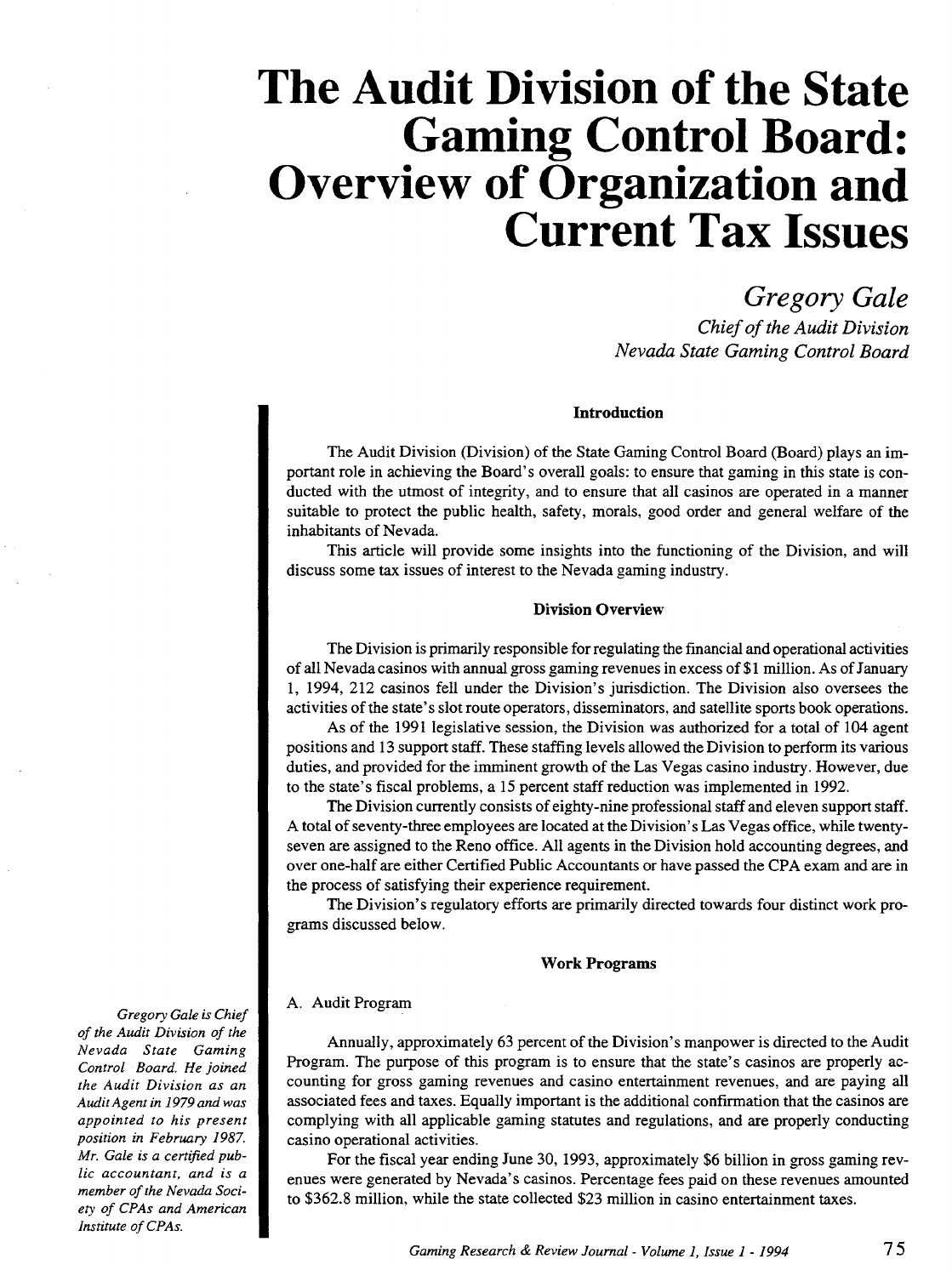A full compliance audit is comprehensive — usually encompassing an audit period of between two-and-one-half years and three years. An average audit will have three to four assigned agents, and approximately 1,400 man-hours will be expended. Field work for this size audit will take an average of three months to complete. Alternatively, smaller audits may take two agents a few hundred hours to accomplish while the largest casinos may require six or more agents expending a few thousand hours to complete. For the fiscal year ending June 30, 1993, the Division completed a total of 85 audits.

The Division is required to perform audit engagements in accordance with generally accepted auditing standards. During an audit, internal accounting controls are thoroughly evaluated to insure that the casino is operating properly and is complying with specific operational standards. Additionally, agents will perform an in-depth review of casino operating statistics to ensure that games and gaming devices are performing in accordance with industry norms. Numerous documents will be examined during the audit process, along with the casino's journals and ledgers.

At the conclusion of the field work, the audit team will discuss the audit findings with casino personnel during a closing conference. If the casino disagrees with any of the documented findings, they have the option of submitting the basis for the disagreement to the Board for consideration.

Approximately thirty to sixty days after the closing conference, and once the audit has undergone a complete review, the audit findings and the Division's audit opinion are presented to a member of the Board and are discussed at an internal Audit Committee meeting. If any tax assessments or refunds were noted by the audit team, these will be summarized in a Statement of Determination. Upon acceptance of the findings, the Board member will sign the Statement of Determination and authorize the billing for additional taxes or the payment of a tax refund.

If a licensee disagrees with any of the adjustments included in the Board's Statement of Determination, they may file a petition for redetermination with the Gaming Commission (Commission) and request a hearing on the matter. Such petition must be filed no later than thirty days after receipt of the statement. The petition process must be accomplished in accordance with the provisions of Nevada Revised Statutes (NRS) § 463.3883 and Nevada Gaming Commission Regulation 6.170.

Any violations of gaming statutes or regulations noted during an audit are summarized in a regulation violation letter which is sent by a Board member to the licensee so that the violations can be corrected. Unless otherwise specified, the Board typically allows for a thirty-day window for a licensee to confirm that corrective action has been taken.

Occasionally, violations noted during an audit may be determined to be very material or recurring in nature. In these situations the Board may instead elect to issue an Order to Show Cause (OSC) to the licensee, which outlines the problems noted and directs the licensee to show cause why a complaint should not be filed with the Commission. The OSC process is fact-finding in nature, but should be taken very seriously since an OSC is not issued unless the Board considers the violations to be of significant concern.

In limited cases where no fact-finding is deemed necessary, the Board may proceed to file a complaint with the Commission due to the severity of violations noted. Complaints may result in the imposition of fines, or the conditioning or revocation of a casino's license.

#### B. Interim Program

Proper regulatory oversight of the industry cannot be accomplished through the Board performing full compliance audits only every two-and-one-half to three years. Instead, it is imperative to periodically examine casino operations for continuing compliance with both the Board's internal control standards and the applicable gaming statutes and regulations. Accordingly, the Board's Interim Program is utilized.

Audit agents will from time to time perform interim work at a casino to evaluate certain aspects of a casino's operation. At times the casino's hard count or soft count procedures will be observed. At other times, pit personnel may be interviewed regarding fill procedures. Periodically, the adequacy of a casino's bankroll may be determined, or agents may investigate low table game hold percentages. The timing and type of procedures will vary from property to property, but the objective remains consistent — to ensure that the state's casinos continue to operate properly.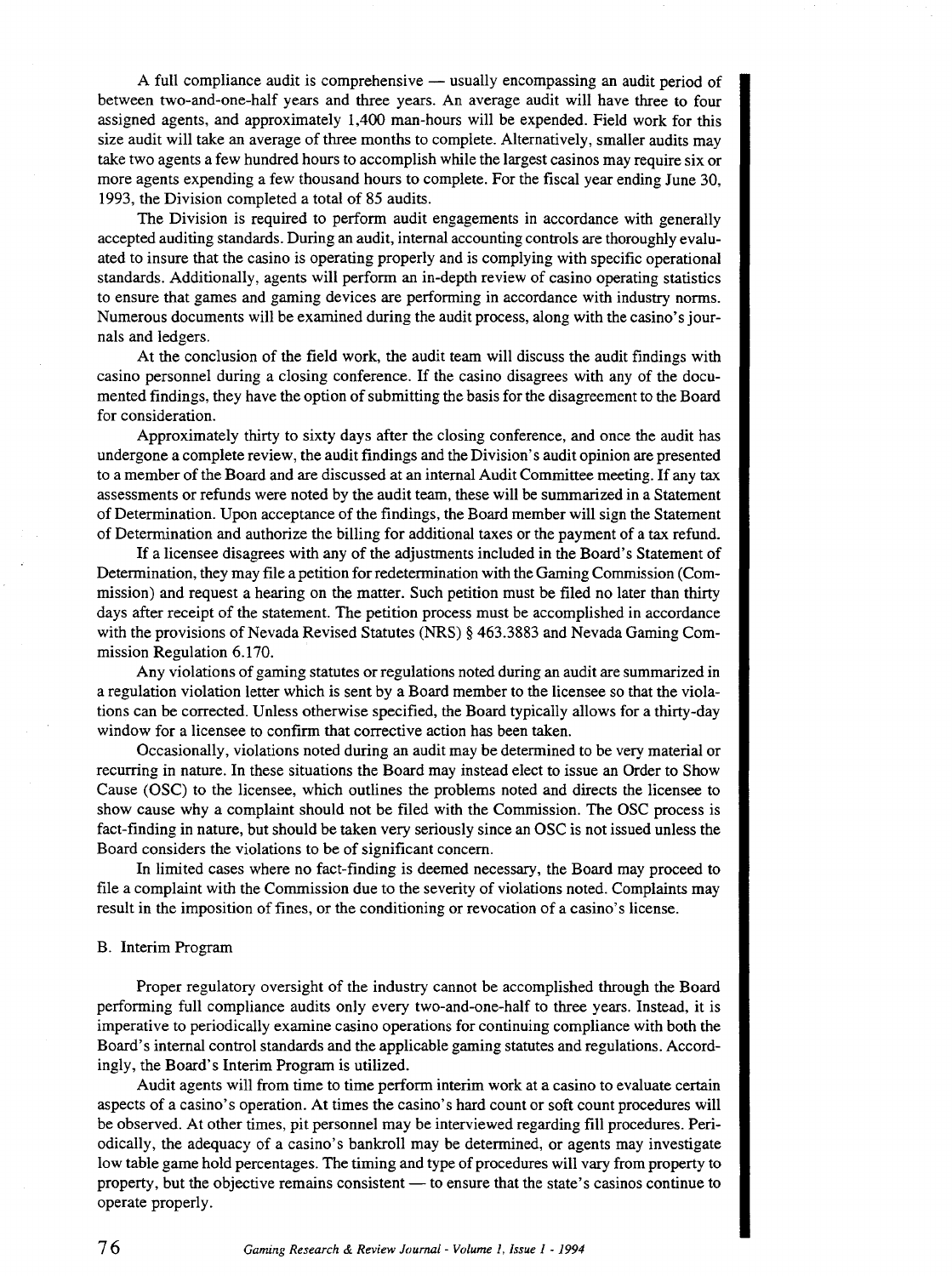*The Audit Division of the State Gaming Control Board: Overview of Organization and Current Tax Issues* 

Approximately II percent of the Division's manpower is directed to the Interim Program. During the fiscal year ending June 30, I993, agents conducted 224 interim contacts throughout the state. Interim contacts may take anywhere from a few hours to a few hundred hours depending on the type and scope of procedures to be performed. Any violations or internal control deficiencies noted during interim work will be communicated in a letter from the Board.

Because of the Board's limited staff, this program cannot be fully accomplished by audit agents alone. Accordingly, the Board and Commission have adopted regulations and standards to require internal auditors and independent accountants to also perform interim work. Independent accountant reports on internal control are forwarded to the Board, and reviewed by audit agents. Internal audit findings are reviewed during compliance audit field work, unless more immediate examination is determined to be necessary. The interim work performed by Board agents and supplemented by internal auditors and independent accountants has proven to be a successful regulatory mix for Nevada.

C. Regulation 6A Program

In 1985, the U.S. Department of the Treasury adopted regulations requiring casino compliance with currency transaction reporting requirements similar to those imposed on banks. However, Treasury regulations provided that a state could be exempted from complying with

**In 1985, the U.S. Department of the Treasury adopted regulations requiring casino compliance with currency transaction reporting requirements similar to those imposed on banks.** 

the regulations if the state had in place a regulatory and statutory structure that substantially met the federal requirements. In May I985, the Commission adopted Regulation 6A, "Certain Cash Transactions," which paralleled the federal currency regulations for casinos. Soon thereafter, the Board entered into a Memorandum of Agreement with the Treasury Department, whereby all enforcement activities concerning casino currency transactions were turned over to the Board, with the

Treasury retaining certain reporting and oversight authority.

Approximately II percent of the Division's manpower is directed to the Regulation 6A Program, which consists of four primary functions:

I. Regulation 6A Audits

These consists of compliance walk-throughs and substantial testing of documentation. This work is normally performed in conjunction with a full compliance audit every two-andone-half to three years.

# 2. Regulation 6A Interims

These consist of compliance walk-throughs and only limited testing of documentation. This function is performed at least annually at every casino with annual gross gaming revenues exceeding \$I million. Casino branch offices throughout the United States and the world are responsible for complying with all applicable provisions of Regulation 6A. Agents will periodically inspect offices to insure that proper procedures are being followed regarding wire transfers, marker payments, and cash deposit activity.

3. Regulation 6A Forms Review

Currency Transaction Reports (CTRs) and Currency Transaction Incidence Reports (CTIRs) must be filed with the Division within fifteen days of the transaction date. The Division must then forward the forms to the Treasury Department's Detroit data processing center within ten days of receipt. In that ten-day period, the reports are reviewed for compliance with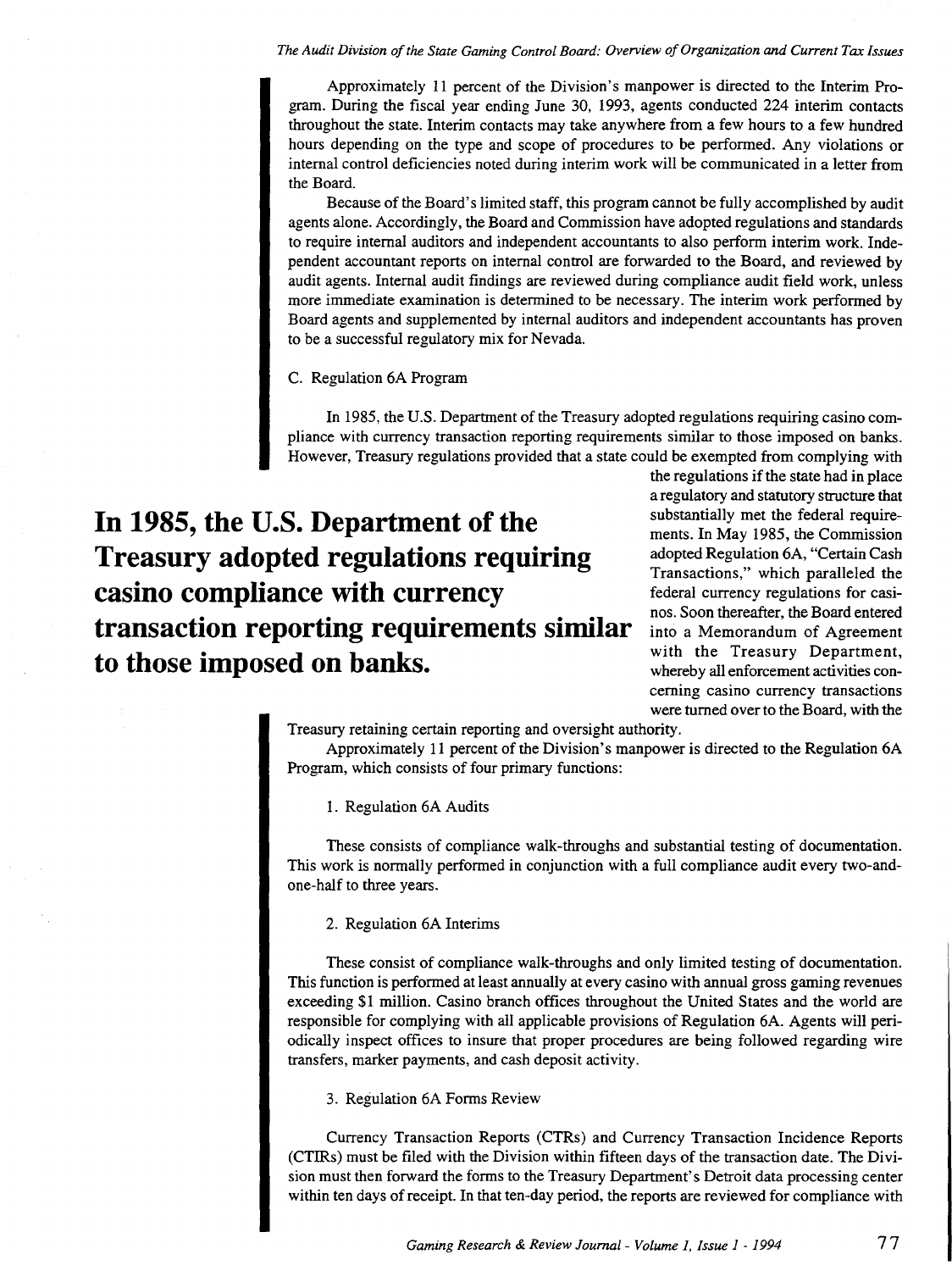Regulation 6A. If the forms are not properly executed, agents contact the casino regarding the violation and attempt to have the casino correct the filings. If not properly filed, licensees will be contacted by the Treasury to remedy the deficiencies.

# 4. Regulation 6A Participatory Transactions

Participatory transactions are cash transactions entered into with a casino by agents on a covert basis in order to confirm first-hand that a casino's Regulation 6A internal control procedures are functioning properly. The Board's primary focus during these procedures has been to verify that the casino will not enter into prohibited transactions with casino patrons contrary to Regulation 6A.020 (e.g., exchanging more than \$2,500 in small bills for large bills, patron receiving a casino check in exchange for greater than \$2,500 in cash, etc.). However, at times agents will enter into reportable cash transactions greater than \$10,000 to confirm that appropriate forms are filed, or enter into transactions between \$2,500 and \$10,000 to confirm that the transactions are recorded in multiple transaction logs.

The necessity for performing participatory transactions is determined case-by-case. This activity is normally directed at the larger casinos that typically enter into reportable or loggable transactions on a daily basis. However, smaller casinos may be targeted if recurring noncompliance with Regulation 6A has been observed.

In sum, all work performed pursuant to the Regulation 6A program is subject to review by the Treasury Department. Additionally, all internal audit work and independent accountant reports may also be scrutinized by the Treasury pursuant to the Memorandum of Agreement. Additionally, the Board reports to the Treasury quarterly as to the Board's Regulation 6A compliance efforts. Any material violations of the regulation must be reported to the Treasury Department within fifteen days of determination.

Violations of Regulation 6A noted during audits, interims, or participatory transactions may be documented in a letter from a Board member. Many times such violations may result in the issuance of an OSC or the filing of a complaint with the Commission, depending on the severity or the recurring nature of the problem. Considering the sensitive nature of the regulation, and the Treasury Department's reliance on the Board to effectively enforce Regulation 6A, the Board has acted quite harshly on noted noncompliance. Since 1985, the Board has filed nineteen Regulation 6A complaints with the Commission, resulting in the imposition of \$1,772,000 in fines and the addition of conditions to some licenses. The Board remains committed to strictly enforcing the provisions of Regulation 6A, thus ensuring that Nevada's casinos are not knowingly or unknowingly used in any type of money laundering activity.

#### D. Research and Development (R&D) Program

The Research and Development (R&D) Program utilizes approximately 6 percent of the Division's manpower. The program's activities are directed towards three major functions:

#### 1. Associated Equipment Inspections

Generally, all equipment used in a casino, other than gaming devices, is considered "associated equipment" as defined in NRS 463.0136. The Board has statutory authority to inspect all associated equipment pursuant to NRS 463.670(4); however, the Board has primarily directed inspection efforts towards computerized casino applications and equipment that have either a direct or indirect effect on the proper reporting of gross gaming revenue. Associated equipment must be inspected and the Board must approve installation prior to the equipment being utilized in a casino operation. In accordance with NRS 463.670(5), developers of new associated equipment are charged inspection fees for agent time incurred in the systems review process.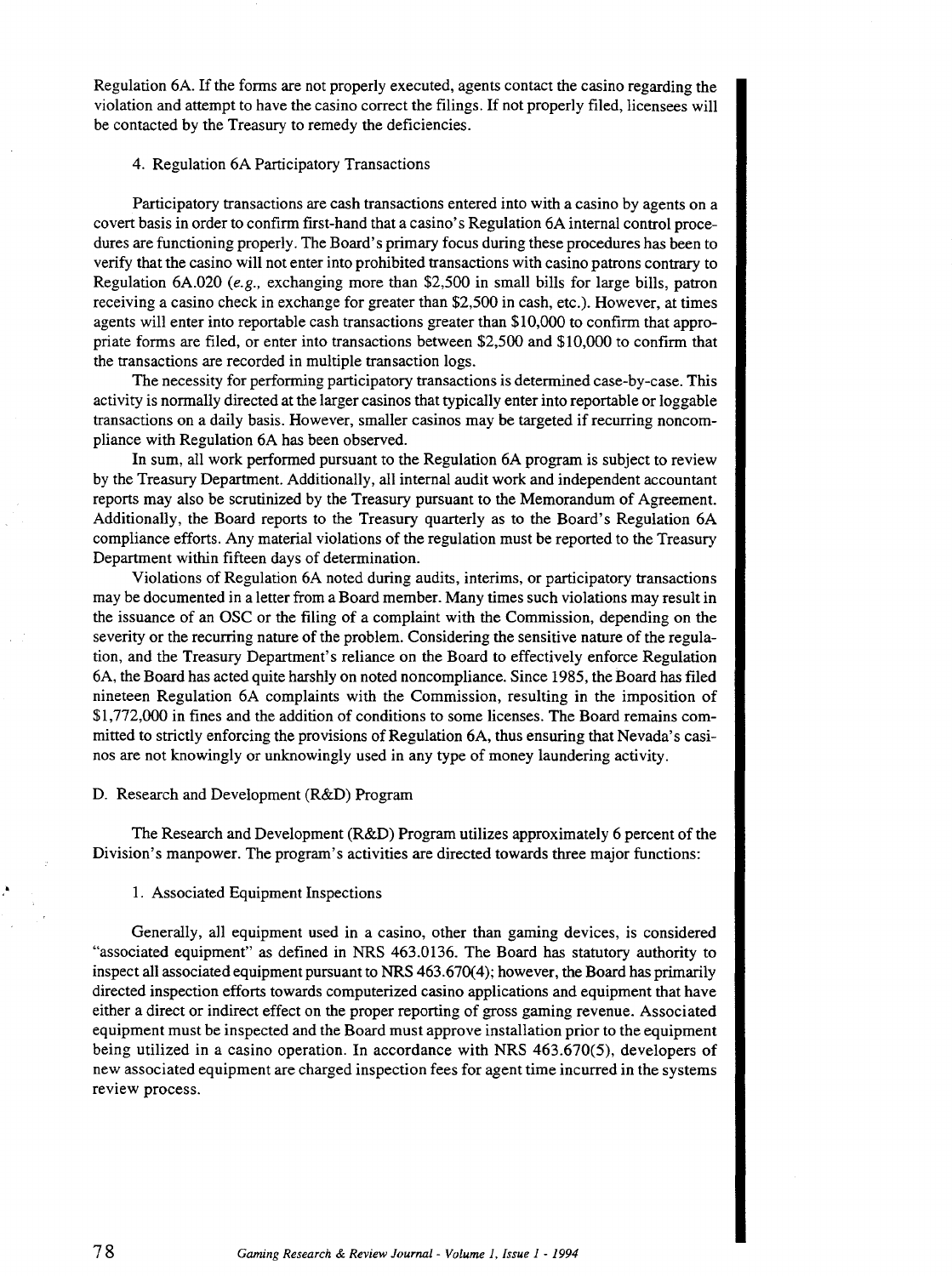*The Audit Division of the State Gaming Control Board: Overview of Organization* and *Current Tax Issues* 

#### 2. Live Broadcasts

Licensed disseminators of racing information must comply with Regulations 20 and 21 which provide for the regulation of dissemination activities, especially the transmission of live televised broadcasts of horse and dog races from race tracks to Nevada's race books. This racing information is used by the books in paying off on winning race wagers. The Division is responsible for regulating these activities, including the review of proposals for the exclusive right to disseminate live broadcast signals submitted by disseminators. At times race tracks may be inspected by agents to insure that appropriate production procedures, including signal encryption, are being employed.

# 3. Off-Track Pari-Mutuel Wagering

A number of Nevada's race books are licensed under NRS 464.010 to participate in offtrack pari-mutuel wagering whereby wagering in Nevada's books is combined with wagers at the race tracks through the use of a licensed systems operator. The Division is responsible for regulating the activities of the systems operator, the pari-mutuel books, and for reviewing agreements between Nevada's licensees and the race tracks for propriety and Regulation 26A.140 compliance.

#### **Other Responsibilities**

In addition to the four programs previously discussed, the Division has been assigned the following additional responsibilities:

# A. Regulation 8.130 Agenda

Certain types of leasing and financing activities are required to be reported to the Board pursuant to Regulation 8.130. This information is reviewed, compiled and presented to the Board and Commission for approval. To insure that Nevada's casinos only enter into leasing and financing activities with appropriate lenders and lessors, the Division may participate in investigative activities where sources of capital may be of unknown or suspicious origin.

#### B. Financial Statement Review & Monitoring

Most casinos in Nevada are required to submit either reviewed or audited financial statements, depending on the amount of gross gaming revenues generated annually. The Division reviews these statements and directs extra monitoring efforts to those casinos with declining or substandard financial performance.

### C. Industry Statistics Review

Periodically, the Division (in conjunction with other divisions and a Board member) will review and evaluate casino statistical performance. The objective is to identify declining statistical trends or unusual hold percentages, and to direct Board agents to those potential problem areas.

#### D. Internal Control

Internal control systems are reviewed for compliance with the Board's Minimum Internal Control Standards. Requests from casinos for variations from the Board's standards are reviewed and recommendations made for Board action.

# **Common** Tax Assessments

The type of tax assessments levied by the Board will vary from property to property. However, there are three general areas of assessment that, more often than not, appear in Statements of Determination.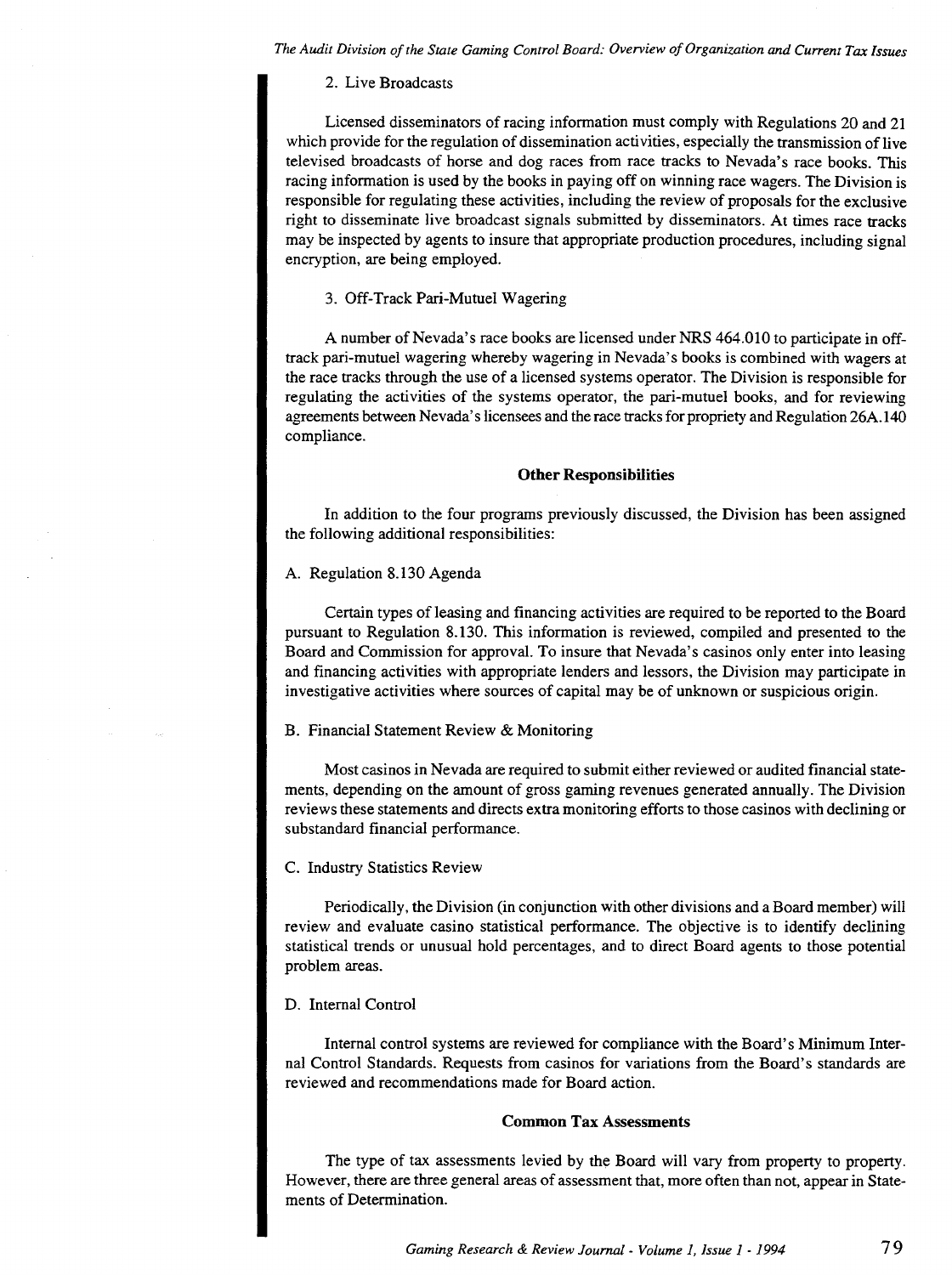# A. Credit Instruments

Unlike other gaming jurisdictions where taxes are paid on all gaming winnings, Nevada's gaming statutes and regulations provide that casino winnings derived from credit play are not taxable until either: (a) the casino collects on the credit instrument; or (b) the Board determines that the credit was not properly issued, collection efforts were not pursued, the credit instrument was improperly settled, or the licensee did not comply with other credit instrument criteria specified in the applicable statutes and regulations.

Accordingly, as long as casinos comply with a very specific set of criteria, tax payments can be deferred on credit winnings until such time as the credit instruments are paid by the customer. The majority of Nevada casinos do a good job complying with the credit instrument requirements ofNRS 463.371 and Regulation 6.120. However, the following assessment areas have been noted at a number of casinos:

1. Lack of Collection Efforts

Casinos must attempt to collect on outstanding credit instruments at least once every ninety days. If this collection effort is not initiated, or if the collection effort is not properly documented, the uncollected instrument will be taxed.

2. Agents Requested Not to Confirm Credit Instruments

During a Board audit, agents may determine the necessity for sending a confirmation letter to certain customers to verify that a casino re-

# **Casinos are advised to perform a monthly reconciliation of credit instrument activity on the tax returns to supporting documentation.**

ceivable is still outstanding. If a casino requests that a patron not be contacted, this request will be honored. However, taxes must be paid on the unpaid credit instrument pursuant to NRS 463.371(1).

The Board may also deem it necessary to contact customers who have had credit instruments settled for less than full value, or have had the instruments fully written off. Once again, if a casino requests that the customer not be contacted, taxes must be paid on the uncollected portion of the settled or written-off instruments.

3. Improperly Documented Settlements

There are a number of reasons for assessing on credit instruments  $(i.e.,$  no credit check, marker missing, marker not signed, marker forged, no collection effort, etc.). However, if a casino enters into a settlement agreement with the customer and the casino properly documents the settlement, none of these assessment bases may be used.

Although the documentation requirements for settlements are fully defined in Regulation 6.120(6)(b), agents have noted a number of instances of improperly completed settlement forms. Common deficiencies relate to the forms being undated, the settlement amount not written in words, or the form not signed by the patron or the appropriate casino employees. If the form is deficient, assessments may be made if credit instrument assessment bases are discovered.

4. Credit Instrument Activity on Tax Returns Doesn't Reconcile

One of the first audit steps performed during a Board audit of credit instruments is to ensure that all marker issuances and payments are supported by detailed documentation, and that the documentation is consistent with the general ledger and the licensee's tax returns. Agents many times will note that based on the supporting documentation of credit issuances and unpaid instruments, it appears that a certain amount of collections will have taken place during an audit period. However, when this figure is compared to the collections figure reported on the NGC- 1 tax returns, a material difference is discovered. If the collections figures on the tax returns are less than the collections supported by documentation, this figure will be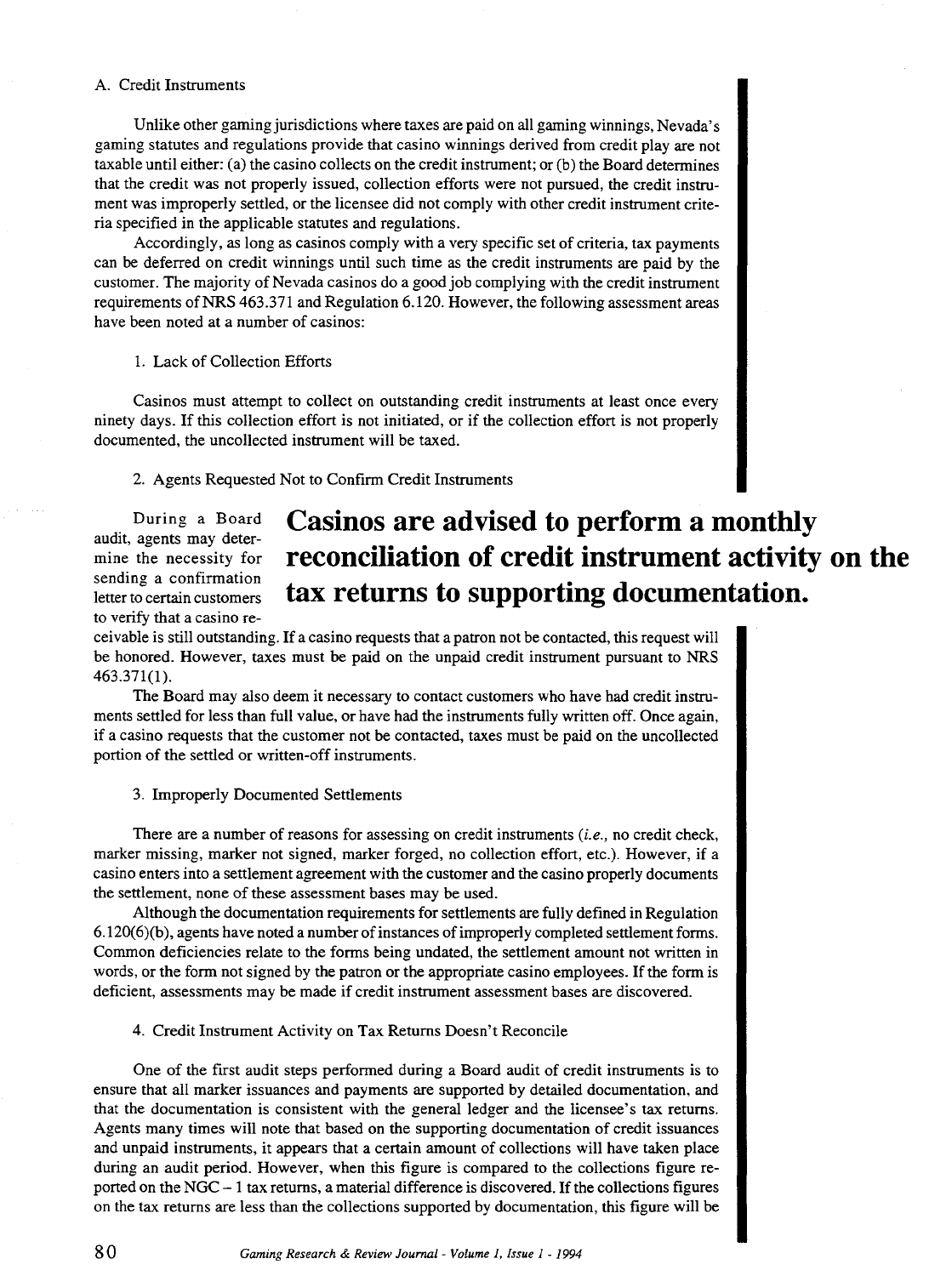#### *The Audit Division of the State Gaming Control Board: Overview of Organization and Current Tax Issues*

assessed by the agents unless explanations can be provided by casino personnel. If material discrepancies are noted, agents will request that the casino reconcile the differences.

Casinos are advised to perform a monthly reconciliation of credit instrument activity on the tax returns to supporting documentation so that discrepancies can be resolved in a timely manner.

# B. Promotional Items

The full statutory definition of"gross revenue" is provided in NRS 463.0161. Basically, gross revenue is cash won from customers less cash paid out to customers during a gaming activity where there is a risk of loss to both parties. Numerous instances have been noted where promotional or marketing expenses were deducted from gross revenue. Other promotions have been observed where promotional items with cash or other intrinsic value were given to customers, or wagered by the customers, but were not included in the computation of gross revenue.

Due to the amount of promotional adjustments noted during Board audits and the number of questions received from the public, the Board is in the process of drafting regulations that will eventually provide specific guidance for the accounting and tax effect of promotional items.

# C. Casino Entertainment Tax

Casinos are encouraged to periodically confirm that the accounting systems in place for the recording of entertainment taxable sales are functioning as designed. Many instances have been noted during audits where drink sales in lounges during entertainment periods were not denoted as taxable, while in other instances the opposite was seen — sales were rung up as taxable with no entertainment provided.

Another recurring problem relates to beverage sales made in lounges during breaks. Regulation 13.020(6) requires that the casino entertainment tax be paid on sales made during breaks unless the casino can demonstrate that a sale was made after the conclusion of a show, and the patron left before the start of the next show.

Entertainment taxable items included in packages (i.e., show tickets, or "free" drinks in lounges) are subject to the casino entertainment tax. The sales price of the package should be proportionately allocated to all elements of the package, and the entertainment tax paid on the allocated value. A casino should not arbitrarily consider a show ticket or lounge drink to be a "comp" -- this will result in a tax assessment where noted.

As with promotional items, the casino entertainment tax laws and regulations are being reviewed for potential amendments where warranted.

#### **Conclusion**

This article has provided insight into the functions of the Audit Division and the Board's audit process. Nevada's regulatory model has proven to be successful, and the Division will continue to attempt to balance good regulatory control with operational freedom for the state's casinos. The Division looks forward to the future challenge of regulating Nevada's dynamic gaming industry with its growth, diversity of operations, and technological advances.